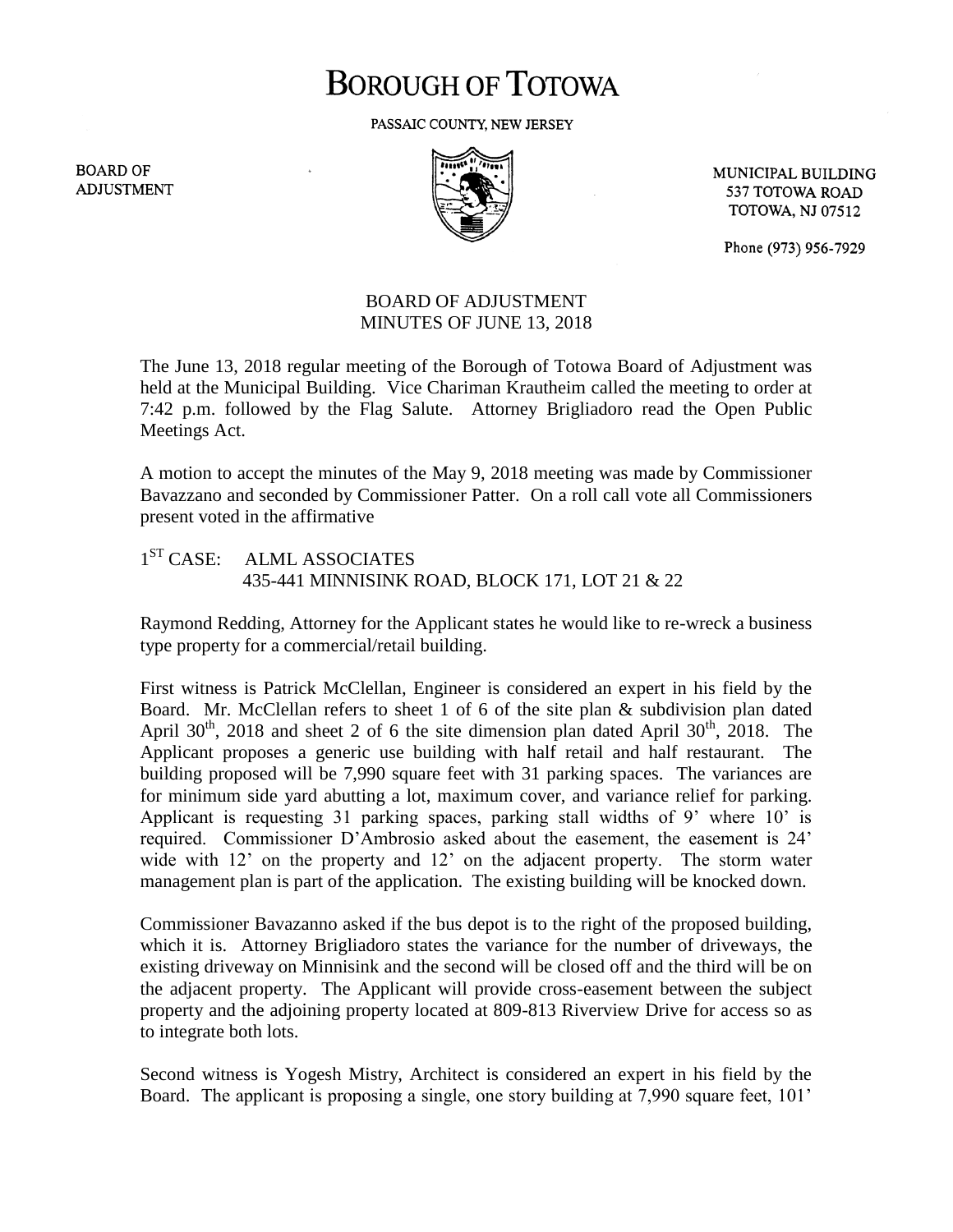in length and 79' in width which will be set back further than the previous building. Mr. Mistry refers to Exhibit A-1 a photo rendering featuring the longer part of the building facing Minnisink and the shorter side facing Riverview Drive. Approximately half of the building will be restaurant and the other half to be retail. The restaurant section will be 2,397 square feet and occupy 120 people. There will be three main entry doors, one on Minnisink, one on Riverview, and one on the corner of the building. The exterior will be a mix of stone and stucco with blue awnings. This new proposal will be more attractive than what is there now, including 4 signs on the building. There will be 2 signs on the main tower at about 52 square feet, one on each entrance of 25 square feet each. The entrances will be ADA compliant and comply will all building codes. Commissioner Bavazzano asked if he testified for the other property and if it was similar signage, Mr. Mistry replied yes.

Third witness is Andrew Jafolla, traffic engineer is considered an expert in his field by the Board. Mr. Jafolla speaks about the parking spaces and that 67 are required and 31 is what is being proposed. With the calculations of the proposed use, 20 spaces is what is demanded. The combination of the two properties gives 104 spaces. There will be 73 on Riverview North and 31 on Riverview South. Attorney Brigliadoro states the site and previous site will be intergraded and the calculation were based on National standard. Vice Chairman Krautheim asked if the calculations were considered when peak times of the day, Mr. Jafolla states yes. Attorney Brigliadoro asked for this site under ITE is only 20 spaces, Mr. Jafolla states yes. Commissioner D'Ambrosio would like to know if the job will be built out completely to have enough spaces, Mr. Jafolla states according to ITE there is enough spaces for each to be done at separate times. Alternate Korsakoff asked as people are coming in looking for a spot will there be an overflow onto Minnisink, Mr. Jafolla there will not be because there is a drive isle that should accommodate that. Alternate Korsakoff would like to know with the calculations does it vary drastically from the municipalities and do you find this to be an issue, Mr. Jafolla states they like the calculate 10% over what the ITE calculates. Vice Chairman Krautheim asked about the reduction of the stale sizes, Mr. Jafolla states the larger cars needed wider spaces, but because cars are more compact 9' is sufficient. Commissioner Mancini would like to know that out of the 30 spaces, would that include employees, Mr. Jafolla states the ITE takes that all into consideration with the calculations.

Fourth witness is Ken Ochab, the professional planner, is considered an expert in his field by the Board. Mr. Ochab reviews the variances. There is a use variance for the retail and restaurant in a B-2 zone, the 2016 master plan talks about this property being well suited for that. The side yard, lot coverage, signs, number of driveways and number of on-site parking spaces. The side yard setbacks the applicant is proposing .3 where 4' is required, this only affects the applicant himself. The lot coverage is slightly over the F.A.R., where 25% is permitted and the proposed is 31.7%. Shared parking approach is the best way to go when one is active the other is not and vice versa. The number of driveways, there are three, one comes in from Minnisink Road and two are onto the adjacent property which is owned by the applicant. There will be 2 signs on the tower, one on Riverview and one on Minnisink, the total is 75% where 15% is permitted-but in comparison to the size of the building the permitted would be too small. The negative